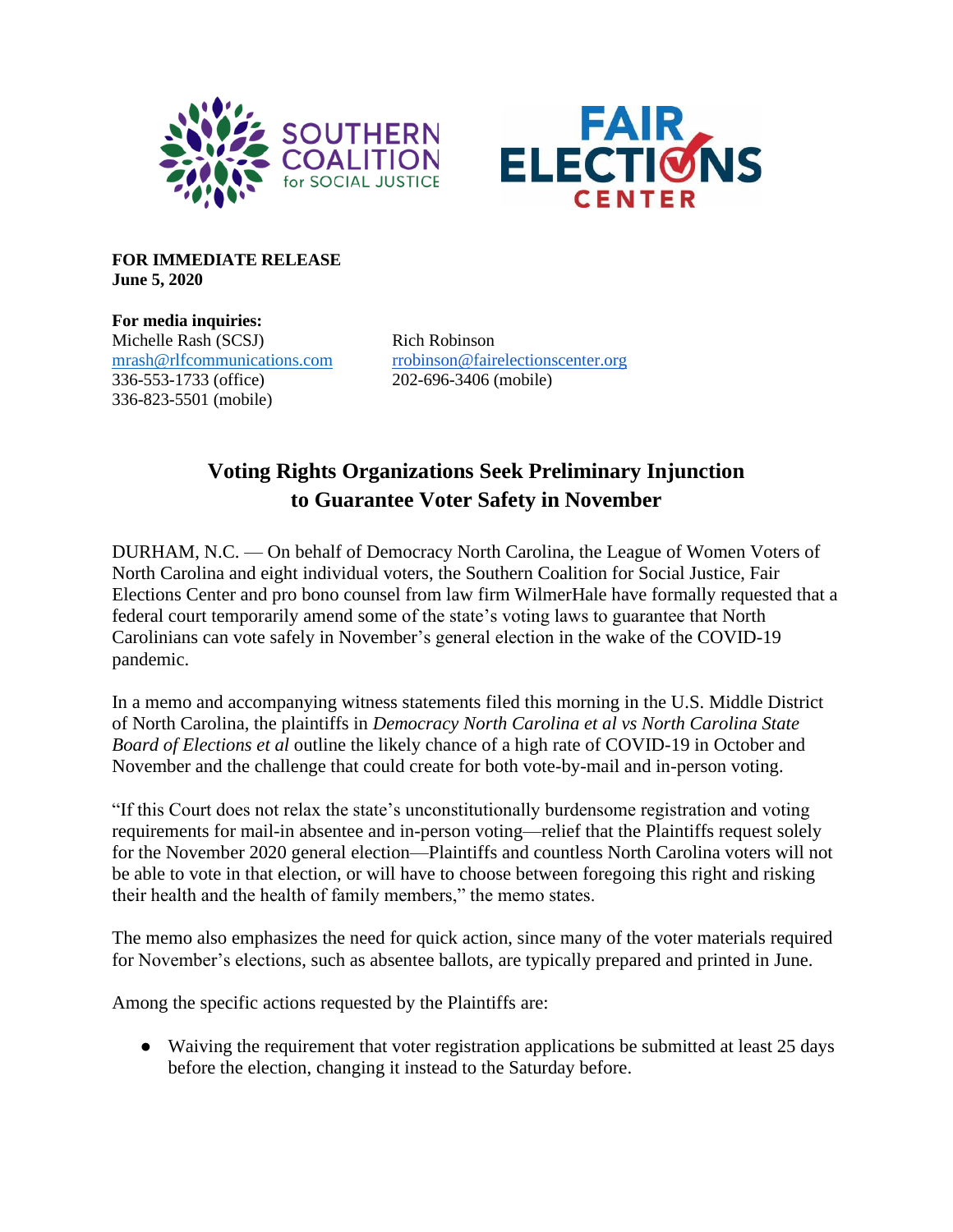- Making it easier to request and submit an absentee ballot, including waiving the witness requirement and allowing absentee ballots to be requested via phone, email or online.
- Creating a process for absentee ballots to be submitted in a manner other than by mail, such as contactless drop boxes where they could be delivered.
- Making in-person voting safer, including loosening restrictions on poll worker recruitment, creating greater flexibility in early voting sites and providing personal protective equipment to all precinct workers.

"To guarantee election integrity, we need to make sure all eligible voters have the chance to make their voices heard in November," said Allison Riggs, Chief Counsel for Voting Rights and Interim Executive Director of the Southern Coalition for Social Justice. "Since the North Carolina General Assembly has failed to act swiftly to address the concerns raised around creating a safe voting environment in November, we are asking the Court to take the action needed. No voter should have to risk their health to cast their ballot, regardless of what manner of voting they choose."

"Given the dangers posed by the COVID-19 pandemic, the time to step up and protect voters is now," said Fair Elections Center Senior Counsel Jon Sherman. "Making elderly voters and those with compromised immune systems choose between their health and making their voices heard in an election is undemocratic. No matter how a voter chooses to vote, the process should be safe and fair."

#### **Documents:**

[First Amended Complaint](https://642cf75b-6e65-4c0d-82e2-11357e0523f7.filesusr.com/ugd/85cfb4_eb163b3abe4948e394dd363d65af0f11.pdf)

[Plaintiff's Motion for Preliminary Injunction and Requesdt to Expedite](https://642cf75b-6e65-4c0d-82e2-11357e0523f7.filesusr.com/ugd/85cfb4_5d73c35bdf6e4c01a398f028b3353074.pdf)

[Plaintiff's Memorandum in Support of the Motion for Preliminary Injunction and Requesdt to](https://642cf75b-6e65-4c0d-82e2-11357e0523f7.filesusr.com/ugd/85cfb4_7644a266450a4763a8a39c8ce6d078b7.pdf)  **[Expedite](https://642cf75b-6e65-4c0d-82e2-11357e0523f7.filesusr.com/ugd/85cfb4_7644a266450a4763a8a39c8ce6d078b7.pdf)** 

#### **Additional quotes from key parties:**

"Under the current law, North Carolina's elections are not designed to facilitate safe voting during a public health crisis, and the General Assembly has failed to promptly address the situation. While November may still seem like it's a long way off, we do not have time to wait. Action must be taken immediately or North Carolina voters will be forced to choose between their health and exercising their constitutionally protected right to vote."

# **--Allison Riggs, Chief Voting Rights Counsel and Interim Director of the Southern Coalition for Social Justice**

"While we know that filing a lawsuit is an extreme step, we also know that action must be taken now to guarantee that all North Carolina voters are able to cast their ballots in a safe manner this November. We trust that the Court will understand both the need for the changes we are requesting, as well as the urgency to address these issues and take the necessary steps to protect the voters of North Carolina."